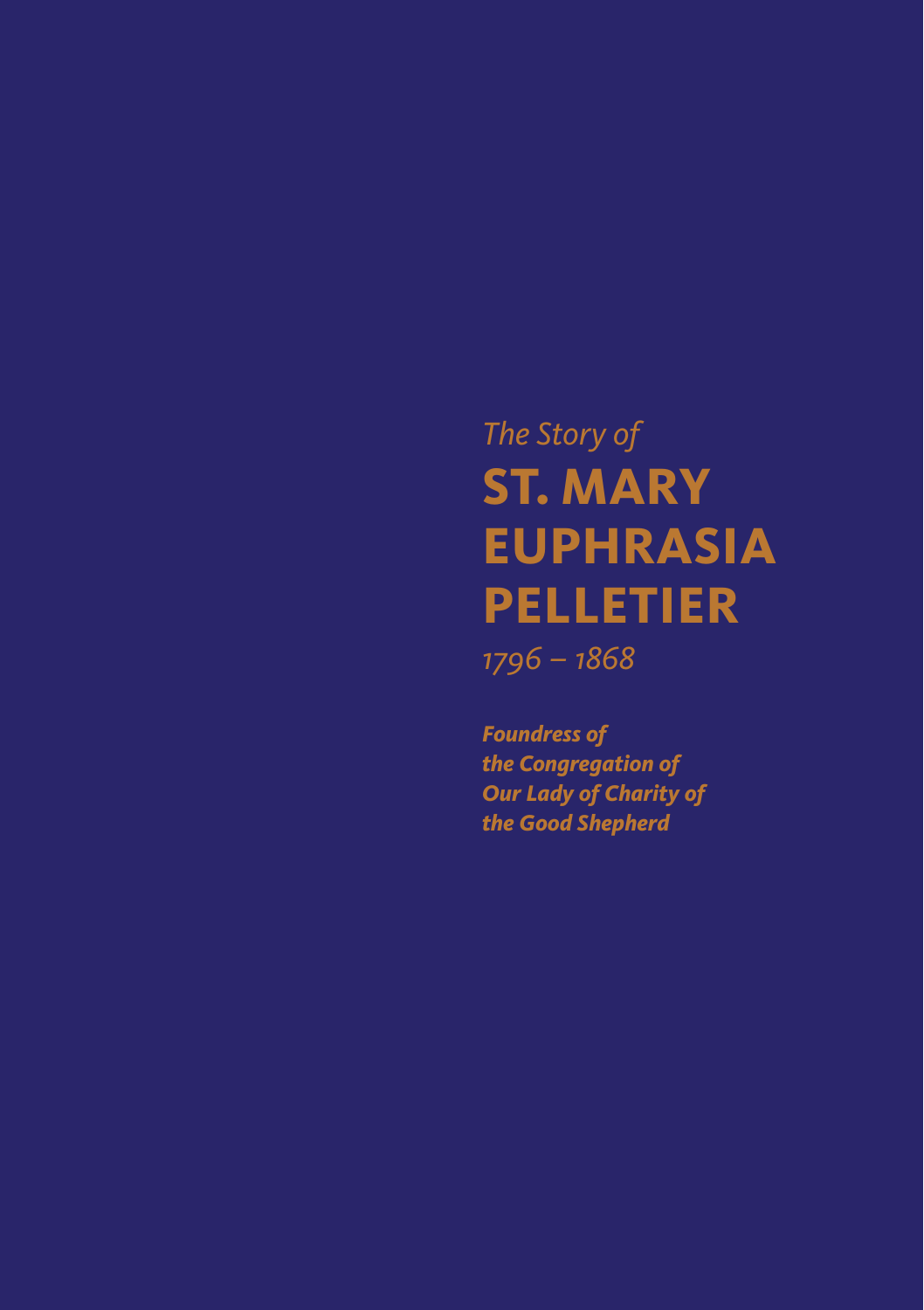### Copyright 2014 **by Good Shepherd Sisters Province of Singapore-Malaysia**

#### First published 2014

**by Good Shepherd Sisters Province of Singapore-Malaysia** 8.8km Jalan Hulu Kelang 68000 Ampang Selangor, Malaysia http://gssmmision.org/

*Printed by* **Hoffset Printing Sdn Bhd 667106X** No 1, Jalan TPK 1/6 Taman Perindustrian Kinrara 47180 Puchong Selangor, Malaysia tel (603) 8075 7222 fax (603) 8075 7333

*Design by* **Arthur Lee** arthurmenghan@gmail.com

All rights reserved

No part of this publication may be reproduced, stored in a retrieval system, transmitted in any form by means of electronic, mechanical, photocopying, recording or otherwise, without the prior written permission of the copyright holder.

**ISBN 978-967-11703-2-8**



*1796 – 1868*

*Foundress of the Congregation of Our Lady of Charity of the Good Shepherd*



**Good Shepherd Sisters Province of Singapore-Malaysia**

The Congregation of the Good Shepherd is an ngo in Special Consultative Status with ecosoc, United Nations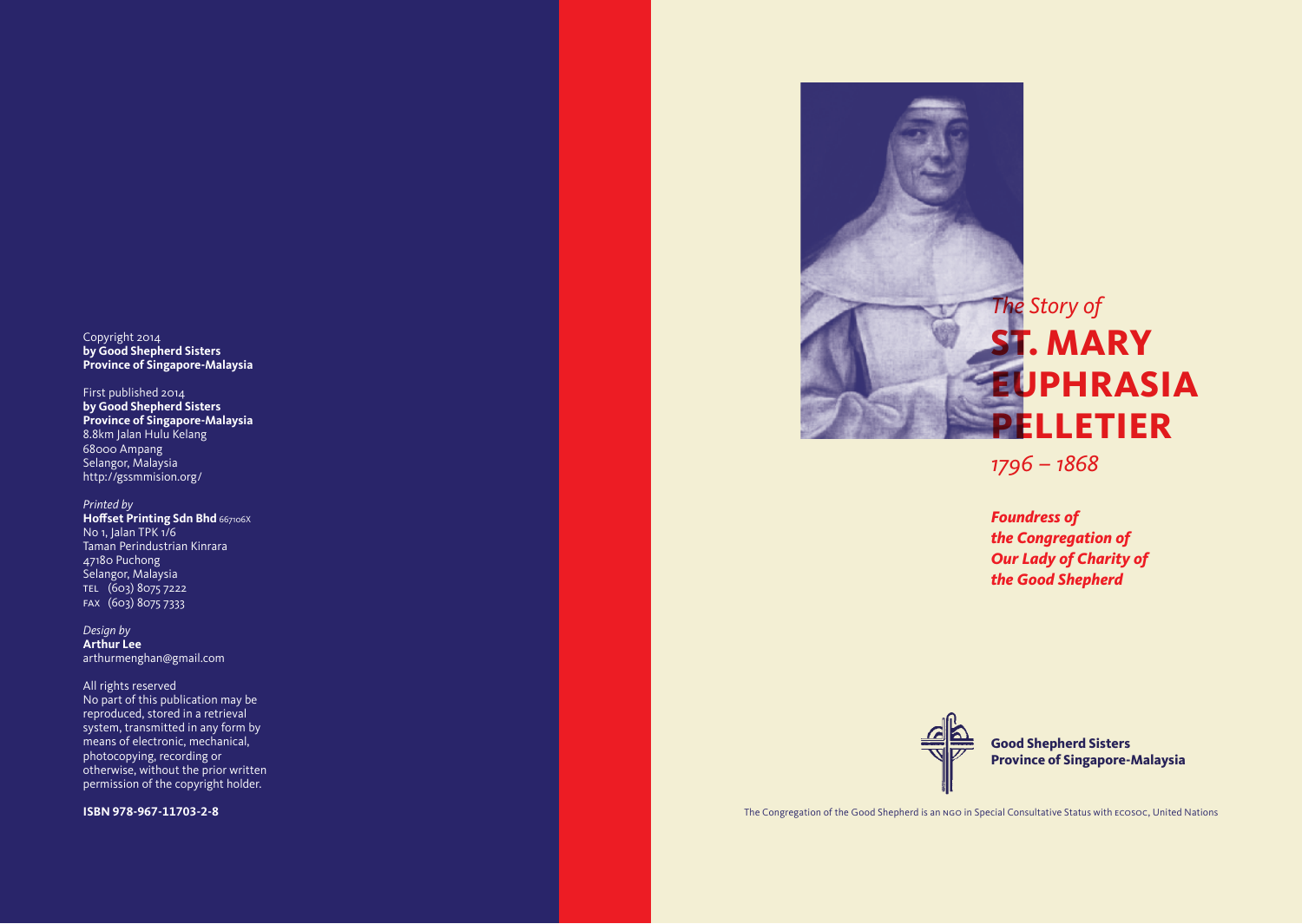# Her early years

The story of Rose Virginie Pelletier begins on the island of Noirmoutier off the northwest of France, where she was born on 31 July 1796. Her father was a local doctor and she was the eighth of nine children. Julian Pelletier and his wife, Anne, were both from Vendee, a land passionately loved by all who were born there. Being Vendean was synonymous with being Catholic and fiercely loyal to religion during the French Revolution when the Church was being suppressed and abolished.

At an early age, Rose Virginie learnt to pray for the Church, the Pope and all its missions. This she did without fail, every night, before going to bed. She also asked God's pardon for her faults of the day.

Another very important thing she learnt was that all people were her brothers and sisters. Dr. Pelletier, her father, would visit the sick and bring home those who needed special care. When these people were brought in, her mother would tell the children that these were their brothers and sisters who needed to be cared for. Anne, her mother, managed, in spite of the meagre food supply, to make a good broth so that Dr. Pelletier could take this to the homebound. The little Rose Virginie witnessed all these and like Mary, kept them in her heart.

She passionately loved the sea and was happiest when playing on the shores. She was a born leader who was also mischievous, frequently playing pranks on the unsuspecting. She was responsible for bringing about the excavation of the Church of St. Philbert. She not only successfully persuaded her friends, but some men as well, to help her rediscover and restore the crypt of St. Philbert thereby restarting the devotion to this saint.

Noirmoutier in those days was a place where sailors, who were awaiting their turn at the port of Nantes, came to stay in the motels. As they sat talking around the coffee table, they would share about the captives they were transporting in the ships to be sold as slaves in Europe and America. Little Rose Virginie heard all that was shared. She was so disturbed by it that she harboured dreams of going out and saving these unfortunate people from such great injustice.

When Rose Virginie was twelve, the Ursuline Sisters came to the island and she attended a regular school for the first time. The sudden change from the old, easy, care-free life was trying and she missed the days of familiar roaming about the island of Noirmoutier. The Sisters found her open-minded, and generally well-behaved, but she was also unusually high-spirited, impulsive and not always easy to control.

At the tender age of nine, death struck her family for the first time. Her sister, Victoire-Emilie, who was almost fifteen, fell very ill and died. The family was devastated. In the autumn of the following year, while Rose Virginie was preparing for her First Holy Communion, her father died after a brief illness, at the age of fifty-four. The death was so sudden, so unexpected, that they could scarcely believe it was true.

Anne, worried about giving her children an education that would suit them for life, decided to leave Noirmoutier and return to the Soullans on the mainland. Rose Virginie was inconsolable at the thought of leaving this beautiful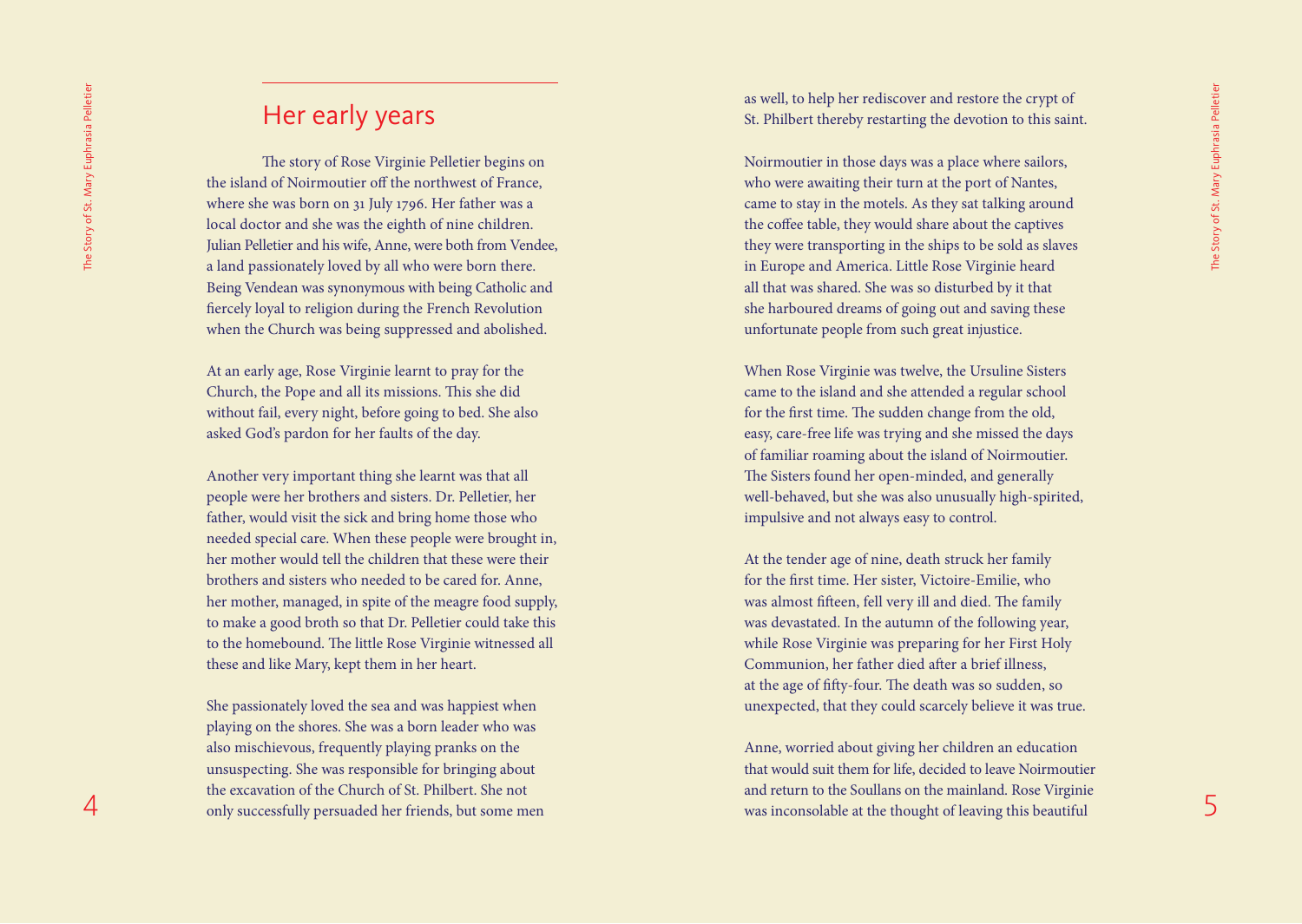island. Her mother stood firm. Soullans proved to be another step on the road to further separations.

Anne made arrangements for Rose Virginie to attend a boarding school in Tours. To travel so far and be separated from her mother brought intolerable anguish to Rose Virginie who was then fourteen. Her sorrow was noticed by a young teacher named Pauline de Lignac who reached out to her and showed her sincere affection. The deep mutual understanding was the chief consolation of the pupil during the four long and hard years that she spent at the boarding school. She owed much of her later development to the formative influence of this relationship which taught her what acceptance, empathy and kindness could do to restore hope.

In the summer of 1812, a heart-breaking letter came from her mother informing her that the family had just lost Andre-Constant, the eldest son, upon whom all their hopes rested. In June 1813, news came that her mother had died. This terrible news did not reach her immediately. Rose Virginie was crushed with grief and could not cope with the thought that she would never ever see her mother again.

Rose Virginie was now close to seventeen years old and decided to return to Vendee. However, her brother-in-law, also her legal guardian, refused to grant her permission to do so. Consequently, she had to endure another year at school. That same year, her closest school friend, Angelique Dernee, left school to join the Carmelites in their convent at Tours. Angelique had often invited Rose Virginie to accompany her to join the contemplative Sisters, but Rose Virginie's interests lay elsewhere. Close to the school in Tours was a convent which the boarders

would pass on their way to the Cathedral. This house, run by the Sisters of Charity, was known as "The Refuge". It held a particular fascination for Rose Virginie.

On one occasion, the boarders from the school were invited to serve at a special dinner for the girls at the Refuge. Rose Virginie had the opportunity to personally experience the work of the Refuge Sisters. She felt their work was the most worthwhile thing anyone could do in life. Their attempts to provide healing experiences for wounded people impressed her. Rose Virginie decided that she wanted to join this Congregation when she finished school.

## Social conditions in late 19th century France

The prevailing living conditions in France for the common people, especially the poor, in the years following the French Revolution were very bleak.

Sending children, especially girls, to live and work in other households was a common practice during this era. Young girls were employed as domestic servants in households throughout Europe. Paid at the end of their terms, these domestic servants were usually allowed to live in the household in quarters provided and were legally dependent on the head of the household they lived in.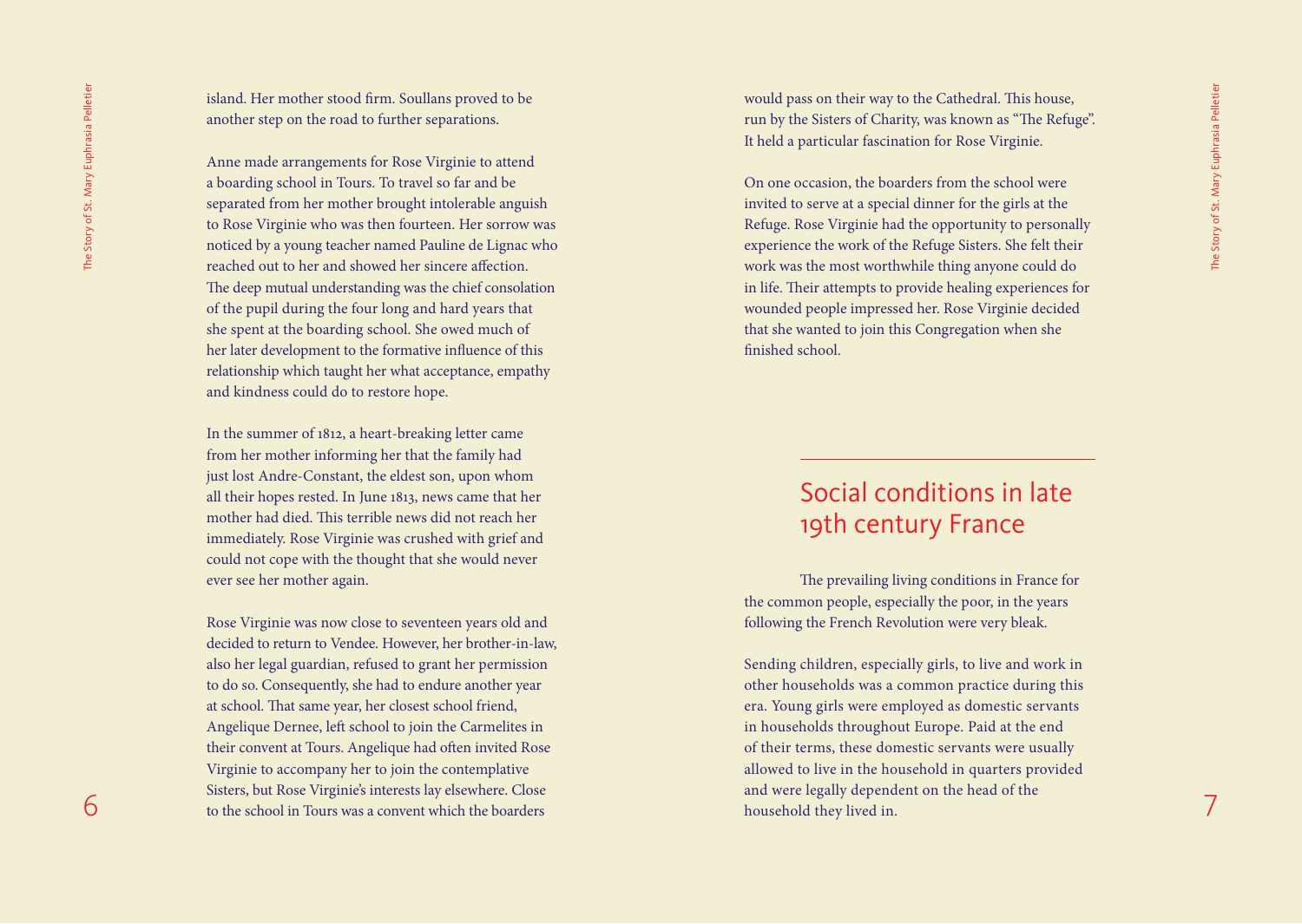Women and children were left to fend for themselves as a result of the men having to leave home to join the army and navy, and many never returned. Hunger was prevalent; women were forced to leave the countryside to find work in the larger towns. There was overcrowding in the towns and diseases were widespread. Abortion, infanticide and abandonment were rife. Women and children were exploited and made submissive to men with little recognition of their value. There was limited access to education. Civil disorder was a common scene after the storming of the Bastille in 1789. In fact, all through Rose Virginie's life, there were wars and uprisings with intermittent periods of peace.

# Rose Virginie joins Congregation founded by St. John Eudes

In October 1814, Rose Virginie responded to the call to join the Congregation of Our Lady of Charity of the Refuge, a Congregation that reached out to women and girls who were marginalised by society; many were victims of the events that were taking place in France at the time. Ten months later, Rose Virginie received the habit and her religious name of Sr. Mary Euphrasia. In Greek, Euphrasia means "Beautiful Speech". On the morning of the Clothing, she solemnly promised to devote herself until her dying day to that same cause for which Christ died, and to spend herself and be spent in reclaiming souls for Him.

The Congregation of Our Lady of Charity of the Refuge was founded by St. John Eudes in Caen in 1641. John Eudes was an outstanding priest and leader in the Christian renewal of 17th century France. He wanted everyone to experience the love of God. As a preacher, he was able to touch the hearts of many people and help women and girls who were exploited and in moral distress. From a few committed women in this service, the Order of Our Lady of Charity evolved. John Eudes continued preaching for as long as his health permitted. His last years were spent writing, and he died on 19 August 1680.

From 1814 to 1829, Mary Euphrasia lived in the convent in Tours. She governed, planned and successfully organised programmes for women, but more importantly, she immersed herself in these programmes. She heard the stories of the women, their pain, and their longings and allowed these pleas for justice to touch her own heart. Their stories, and their cries fanned the spark within her. In embarking on her unknown journey, Mary Euphrasia had the gift of attracting like-minded people, be they religious or lay. For Mary Euphrasia, the passion to see justice done began in the heart and led her, and people around her, to where they would not normally go.

In 1831, Mary Euphrasia's first major innovation was the establishment of a contemplative group of Sisters within the Congregation. This was a response to the direct request of some of the girls who wanted to become Sisters but who did not possess the necessary requirements to qualify as postulants. Mary Euphrasia founded the Magdalens, known today as Contemplative Sisters of the Good Shepherd who lived a cloistered life and offered their prayer and work for the success of the work of the Refuge.

The Story of St. Mary Euphrasia Pelletier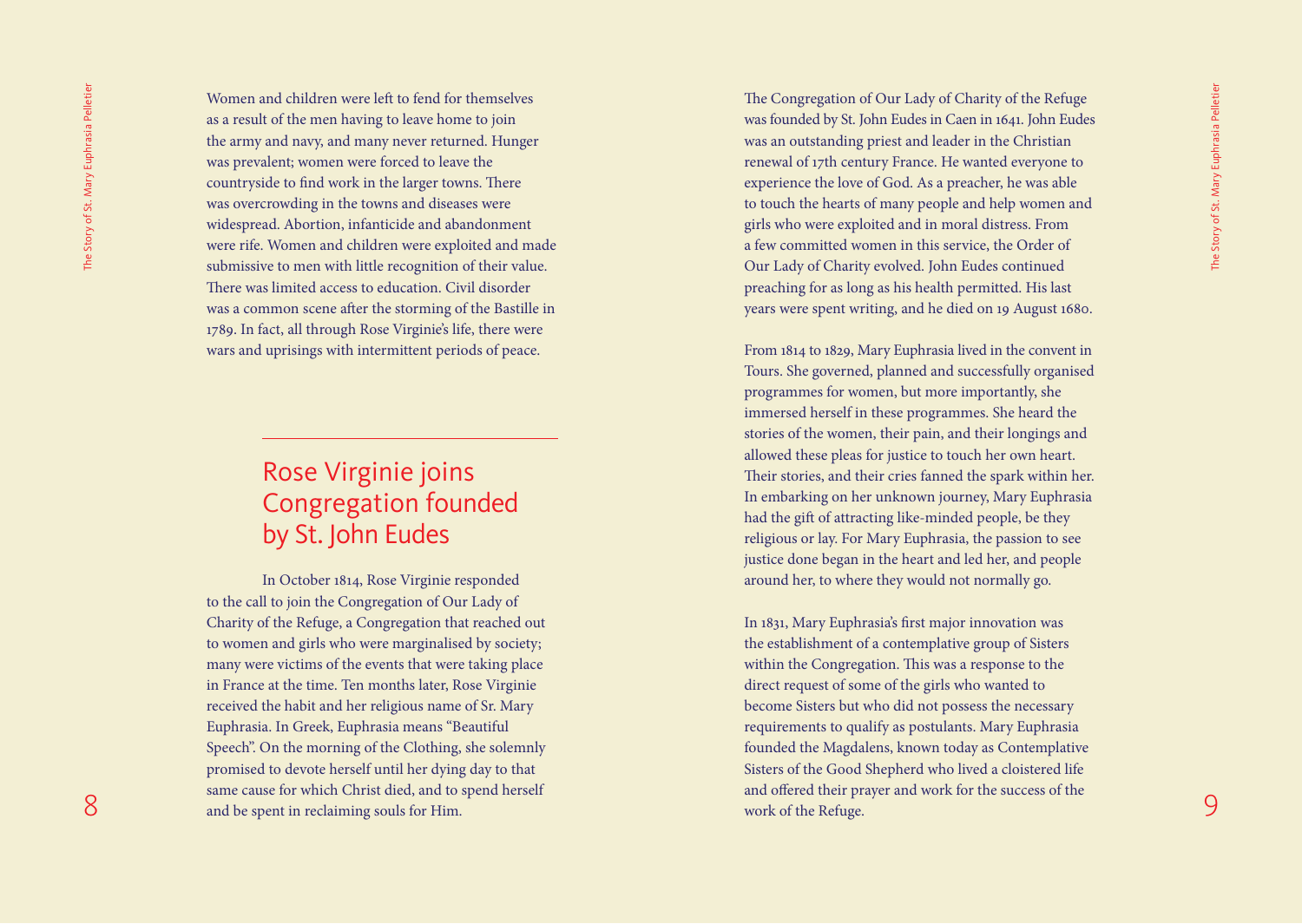The number south parameteris is not the two sets are not the story in the story of the story of the story of the story of the story of the story of the story of the story of the story of the story of the story of the stor The numbers wanting to avail themselves to the services began to grow, as did the numbers who wanted to join the Congregation. The people of Tours and the Refuge became widely known almost as a civic institution. Mary Euphrasia, seeing this surge of new life, began to wonder if she was doing enough. She wanted to reach out to the many souls in need of help. This would mean opening more houses. She wanted to make sure this was God's will and prayed ardently for a sign.

The sign came in the form of an urgent appeal from the city of Angers, begging her as Superior of Tours, to use every effort to open a House of Refuge in that city where it was so badly needed. Despite initial strong opposition from the Community Council at Tours, Mary Euphrasia held a deep inner conviction that this foundation was the will of God, and it gave fire and a persuasive quality to her plans.

# Founding of Bon Pasteur (Good Shepherd) in Angers

In June 1829, the house was started in what was formerly an old factory, with the blessing of the bishop and the substantial help of Countess d'Andigne and Count Augustin de Neuville. Mary Euphrasia called the house in Angers by the title Bon Pasteur (Good Shepherd) partly to revive the ancient name which was used by a former Penitentiary, but mainly because of the tender mercy of the Good Shepherd of the Gospel, who had always meant so much to her as a revelation of His love.

After two months with the new community at Angers, she returned to Tours where she found out that the Sisters were quite annoyed with her for being away for so long. Over the next two years, she was torn between requests from the community at Angers telling her that things were not going well and she was needed there, and the Sisters at Tours telling her that her place was with them.

In 1831, she was appointed superior at Angers and it was with much anguish and uncertainty that she tore herself away from Tours, which had been her home all of her religious life.

Mary Euphrasia set about developing the work at Angers and reconnecting with helpers and benefactors, many of whom had withdrawn over the previous two years due to the lack of encouragement and appreciation. Soon, vocations began to flow towards the Good Shepherd. Seventeen novices were received in October 1831. With the help of Count de Neuville, a new church was built and dedicated in 1834.

At one stage, Mary Euphrasia found herself badly in need of a professed Sister for an important office but none was available. She appealed to Tours for help and was unconditionally refused. She then turned to the Nantes Refuge but received the same reply. It made her wonder about having a common Founder, a common Rule, one and the same purpose, but living so hemmed in by one's own interests that one could not stretch out a helping hand to a sister-house in need.

St. John Eudes had founded his houses as separate and autonomous entities. Why, she asked, were there so few houses of Refuge after a century and a half? It dawned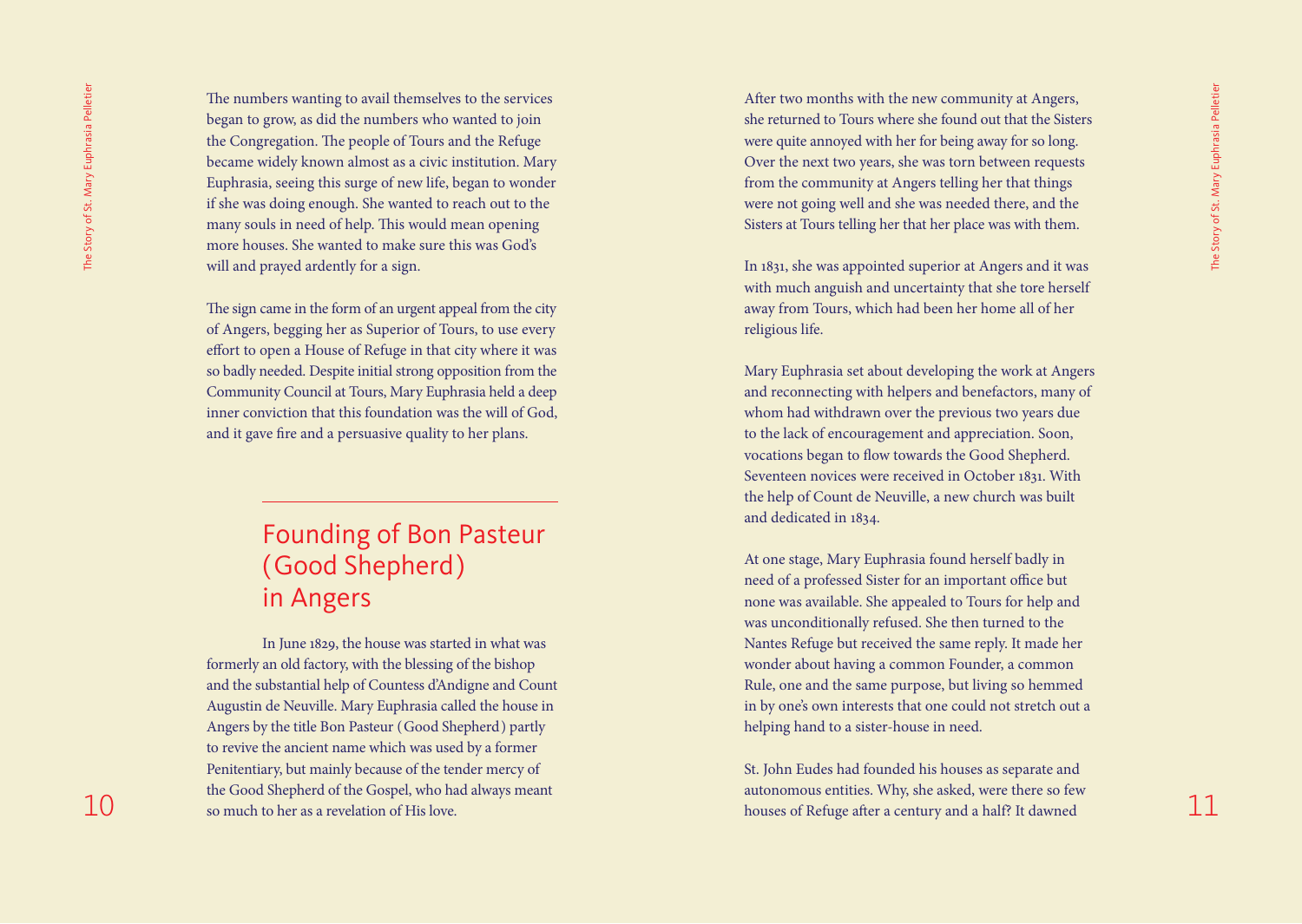on Mary Euphrasia that this kind of organisation was not the best to support expansion of the work. She noted the weak point of segregation and aloofness of the houses. She believed that a Generalate, which united all the houses, was the answer, and Count de Neuville strongly supported her idea.

on Mary Tophrasia Pelletier being des paradoxies and the weak of the store in the Christen states and the store of the store of the store of the store of the store of the store of the store of the store of the store of th The inspiration for the formation of the Generalate was to be her greatest joy, and concurrently her greatest sorrow. Some Sisters saw the unification of houses as an attempt on the part of Mary Euphrasia to obtain more power and have more people subject to her authority. Sisters, clergy and bishops turned against her and various intriguing attempts were made to prevent her from going ahead. Her good name and reputation were lacerated. Thankfully, there were people who were deeply convinced of the justice and reasonableness of Mary Euphrasia's desire for a Generalate, including two strong clerical champions in Rome. She suffered intensely from the opposition, but throughout this period, was utterly resigned to the will of God.

Obtaining approval for the establishment of the Generalate was a long-drawn affair, which involved dealing with the bureaucracy of the Vatican. Eventually, Mary Euphrasia addressed a letter directly to a Cardinal, and so came in contact with Cardinal Odescalchi who proved to be an effective supporter. In January 1835, the petition for all the houses of the Good Shepherd founded in the universe to come under a General Government was granted by Rome. The Congregation was henceforth known as Our Lady of Charity of the Good Shepherd of Angers. Houses which did not attach themselves to the General administration continued to be known as houses of Refuge.

From the moment the Order was declared to be under a general government, demands for foundations began to pour in. At the same time, the number of vocations multiplied. Mary Euphrasia was now certain that it was the will of God that the Good Shepherd should expand and multiply its works of mercy. Over the next thirtythree years, she laboured tirelessly as she responded to one request after another to open houses in France, Europe, United States, Latin America, Asia, Oceania, and Africa. At the age of sixty-six, Mary Euphrasia expressed envy of her missionary daughters. If only she could be with them! "Ah," she exclaimed, "if I were thirty, nothing could hold me back!"

# Mary Euphrasia and her first lay collaborators

It was when Mary Euphrasia was in Tours that she first made the acquaintance of Countess d'Andigne, a wealthy landowner cum philanthropist from Paris who travelled regularly through Tours to oversee her properties in the area. It was she who brought her concern for the condition of women and children exploited in the factories, and news that the Bishop was looking for someone to begin a "Refuge" in Angers. Countess d'Andigne helped Mary Euphrasia and became her companion and financial sponsor in her extensive travels. Through her connections with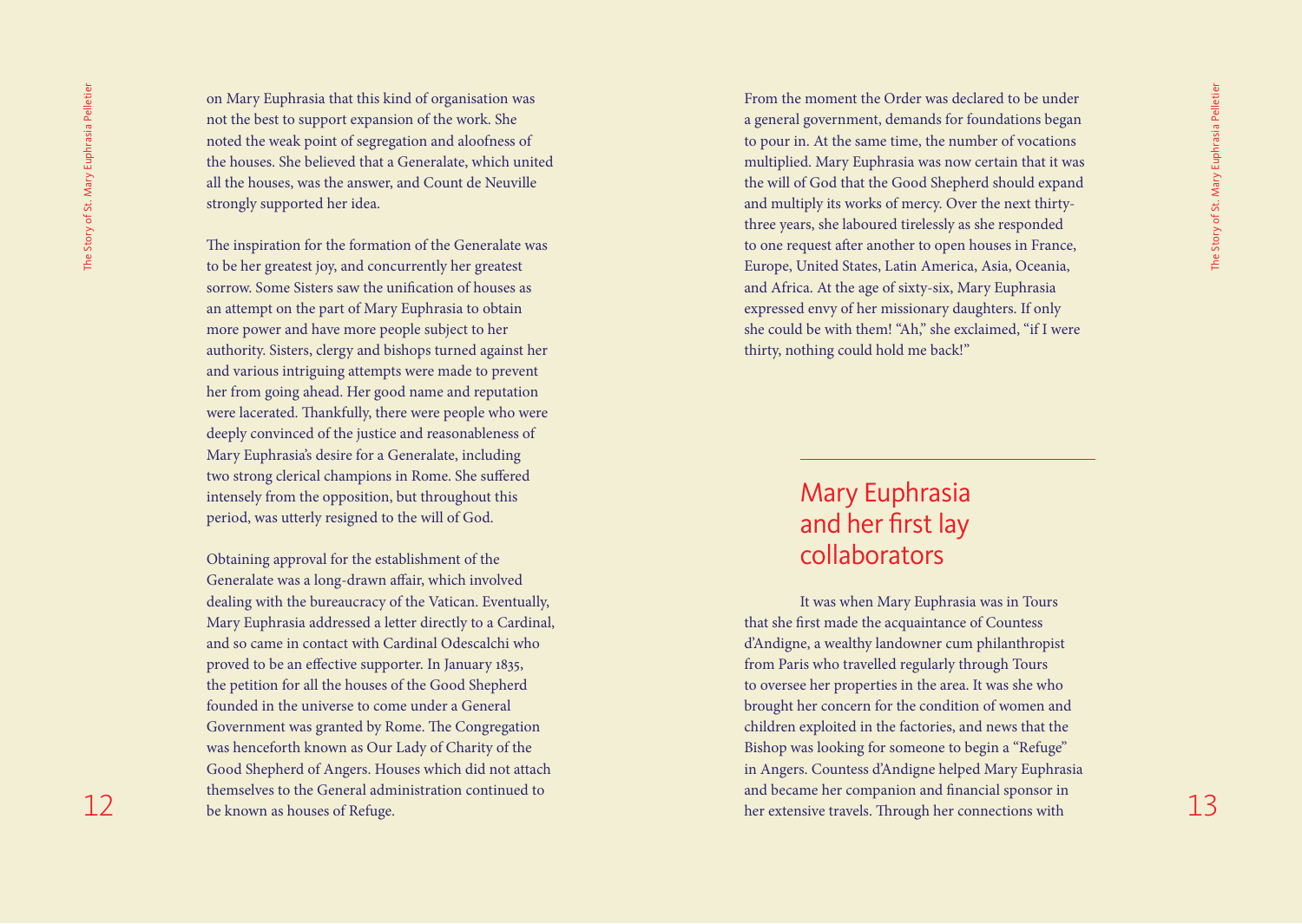influential persons, she unravelled difficulties and spread knowledge about the Good Shepherd Congregation.

By far the most important lay collaborator in the early days of the Good Shepherd mission was Count Augustin de Neuville. He later became a great friend and benefactor of the Good Shepherd Sisters, and to Mary Euphrasia, who sought and valued his advice on social and business matters.

Count de Neuville gradually absorbed the spirit of the Congregation from Mary Euphrasia and her burning desire to bring love and hope to those in need. He became its protector, in fact its co-founder.

14  $\frac{2}{3}$  interaction the conservation of the proof of the proof of the action of the store of the proof of the store of the store of the store of the store of the store of the store of the store of the store of the s In addition to his financial assistance, which was considerable, Count de Neuville offered strong moral support to the budding Congregation. On his suggestion that Mary Euphrasia needed "a central house to coordinate her various foundations," he signed the request for the Generalate. He even went so far as to represent the Good Shepherd before the courts in 1842 in a case of false accusation. He wrote and spoke French, Greek, Latin, German, Italian and English fluently, and with his gift for languages, it was natural for him to help Mary Euphrasia with her correspondence.

He was generous but he wanted, above all, for the Religious of the Good Shepherd to be faithful to their mission. He understood the challenges of the Congregation and was not afraid to express his views on the qualities that a Good Shepherd Sister should have. He advised Mary Euphrasia to ensure each prospective candidate was aware of the life which they would have to live, with its fatigue, sacrifice and ceaseless labour.

"This good father, she recalls, often said to me that I must not leave out anything about what is painful in our vocation, in our obligations. If after that, he adds, one acknowledges to you that her goal is not to devote herself to so many work, because she likes better meditation and rest in God, say to her very quickly: "My daughter, blessed you are. Go, ask to be received at Carmel or the Visitation: it is not here that the Good God wants you."

At the heart of the relationship between Mary Euphrasia and Count de Neuville was a spiritual connection. Both devoted their whole existence in the service of God, and for women and young people in suffering.

> Mary Euphrasia and that inner spark

It is difficult to define what the 'inner spark' was in Mary Euphrasia that propelled her to draw in and attract people around her to join in the same journey, the same movement with her. The questions that we continue to ask ourselves today remain:

- *• What was the energy or power within that moved Mary Euphrasia?*
- *• What was it that made her so passionate about this mission even in the face of objections?*
- *• What had Mary Euphrasia experienced that inspired her to say, "One person is of more value than the whole world" ?*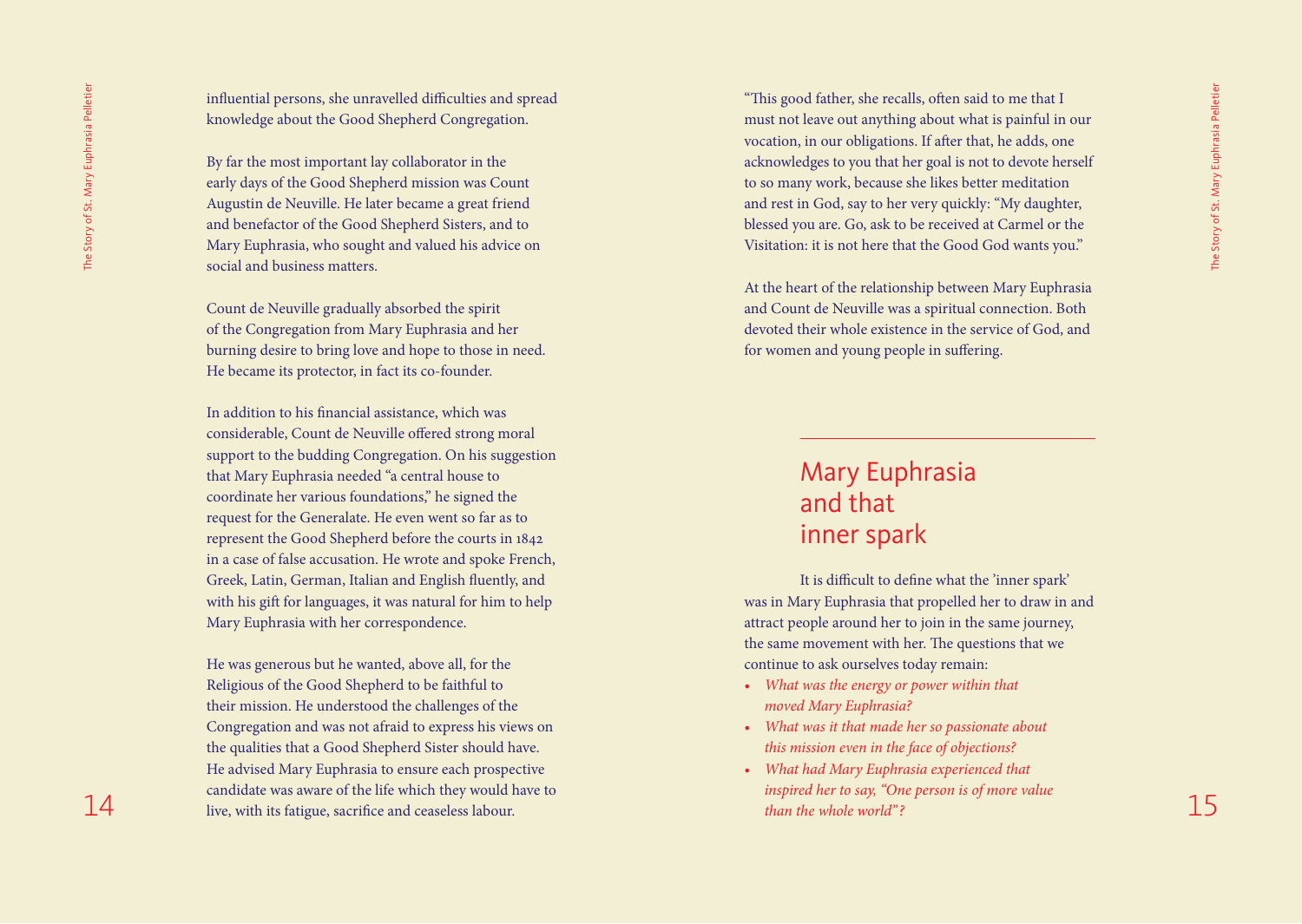Towards the end of her life, Mary Euphrasia confided many things about her calling to the novices. She had her share of separation and grief, and would say: "Truly, I was unhappy, I often cried. Then I turned resolutely to God and I discovered that I was loved with an inconceivably personal love." Herein lies the secret; she was loved … and this love had to be shared!

The mean of the first Mary Euphrasia are first Mary Euphrasia and the content in the one for the store of the store of the store of the store of the store of the store of the store of the store of the store of the store o This intense love became the foundation of the experience of that "something," that spiritual fire which was to form the basis of Mary Euphrasia's approach to the women and children who were marginalised by society. That was the passion which she shared with the Sisters and her lay collaborators. That was the experience that brought forth the belief, "One person is of more value than the whole world." She wanted to "do" many things, "show" in many ways this experience, but she realised her limitations. One thing, however, she could do – Love – and that she did with all her heart. "I was not possessed of great talents, but I loved, and I loved with all the strength of my soul."

Her deep spiritual experience at the age of sixteen was a determining factor for her faith and trust in the heart of God on one hand, and her empathy for the suffering person on the other. People who have been maltreated, feel devalued and "lost", must be told and must experience that they are of worth, and that a better future is in store for them.

"It is not enough that you love them, they must feel that they are loved." "You have a heart created to love and to be grateful, therefore let the expression of your joy and gratitude for the great grace of your vocation ascend to God. Love your vocation. Desire to have a thousand lives

to offer to the Lord and return him love for love … Great and noble thoughts are the fruits of gratitude. Gratitude is the memory of the heart."

Mary Euphrasia was not afraid to show affection and had the gift to share this conviction, to communicate it, not only in words but also in action and attitude. Calling for and offering hot, plentiful nourishment, the warm cup of milk, the extra bundle of firewood on a cold day – all of them showed a delicate attention to the person.

Mary Euphrasia believed that the more the Sisters and lay collaborators contemplated the concern of the Good Shepherd for the lost and hurting, the greater would be their sense of justice, their ability to be creative and take risks, and their readiness to share of themselves; these would also become evident in their approach to the work.

# Mary Euphrasia the creative nonconformist

An abundance of children born out of wedlock were left to fend for themselves, and when the government sent them to the Good Shepherd Sisters, there was no place to house them, as Mary Euphrasia did not want to mix them with the children already in the home. These children needed a different atmosphere and attention. As a God-send, St Nicholas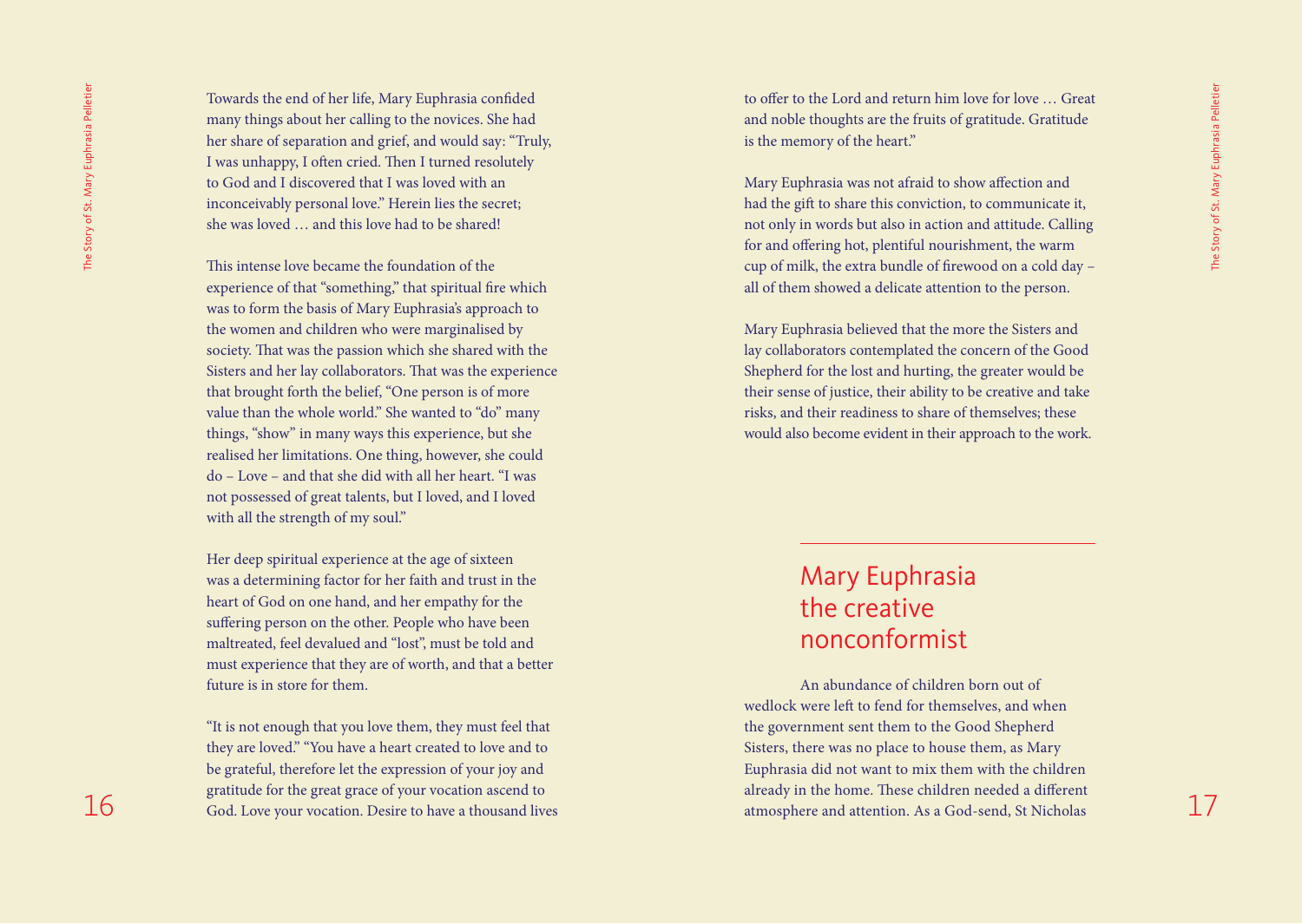Abbey was put up for sale but Mary Euphrasia did not have the money to buy it. The owner said to her, "Mother, do not worry, you buy the house with whatever money you have and pay the rest as and when you can. Your God will help you." Mary Euphrasia was delighted; now she could receive the children, and receive them she did.

As the story of the law Mary Furbonnes and the form is considered and of the constraints of the constraints of the constraints of the constraints of the constraints of the constraints of the constraints of the constraints St. Nicholas Abbey was accessible only by road, and to access it, she had to seek permission from the Bishop. As a cloistered Congregation in those days, the Sisters could not step out without the written permission of the Bishop. She applied and received permission but only for one particular "companion", which meant she had to take the same Sister with her each time, otherwise she would need to apply for permission all over again. She decided to survey the place and found that she could build a tunnel to access St Nicholas Abbey from within the campus. Building this tunnel was a massive affair as it had to be dug under the existing road and she had to obtain permission from the Mayor who fortunately, was a great admirer of Mary Euphrasia and her good works. Objections came from Town Planning as well as the Bishop and men who could not understand how a woman could undertake such a major enterprise.

Her zeal and enthusiasm would stop at nothing. Neither objections nor lack of money could stop Mary Euphrasia, and she began her tunnelling work. She knew this was Holy Work, God's work and if it was His work, He would provide the money and remove the obstacles. In order to save on expenses, Mary Euphrasia, the Sisters and the inmates worked to clear out the debris from the excavation site and carried the

materials needed for the construction. With all the help and co-operation she received, she was able to successfully complete the tunnel in three months.

## Mary Euphrasia and her zeal

Zeal comes from the Greek word zelos, which means "to burn" or "hot enough to boil or bubbling over". This zeal was bubbling over in Mary Euphrasia from her childhood to her death. She never tired of speaking about zeal to her Sisters and she spelt out more compellingly what this word meant by her life. In her Conferences, she said, "Do not be attached to one little corner of the earth, we must not fear to go and pitch our tents on the most distant shores." For her, love and zeal were always united. She loved much and was ever ready to spring into action at the least sign of God's will for souls.

When the Generalate was approved, she wrote to the Sisters, "Since Rome has spoken, I am transported with zeal in God and for Him." At the time of the approbation, there were only four houses.

A few months later, Mary Euphrasia wrote to Sr. John of the Cross, "Truly my dear daughter, the designs of God are impenetrable, who can fathom them? We see this cloud, so small at first, cover the whole of France." Cover the whole of France she did, by founding 32 more houses.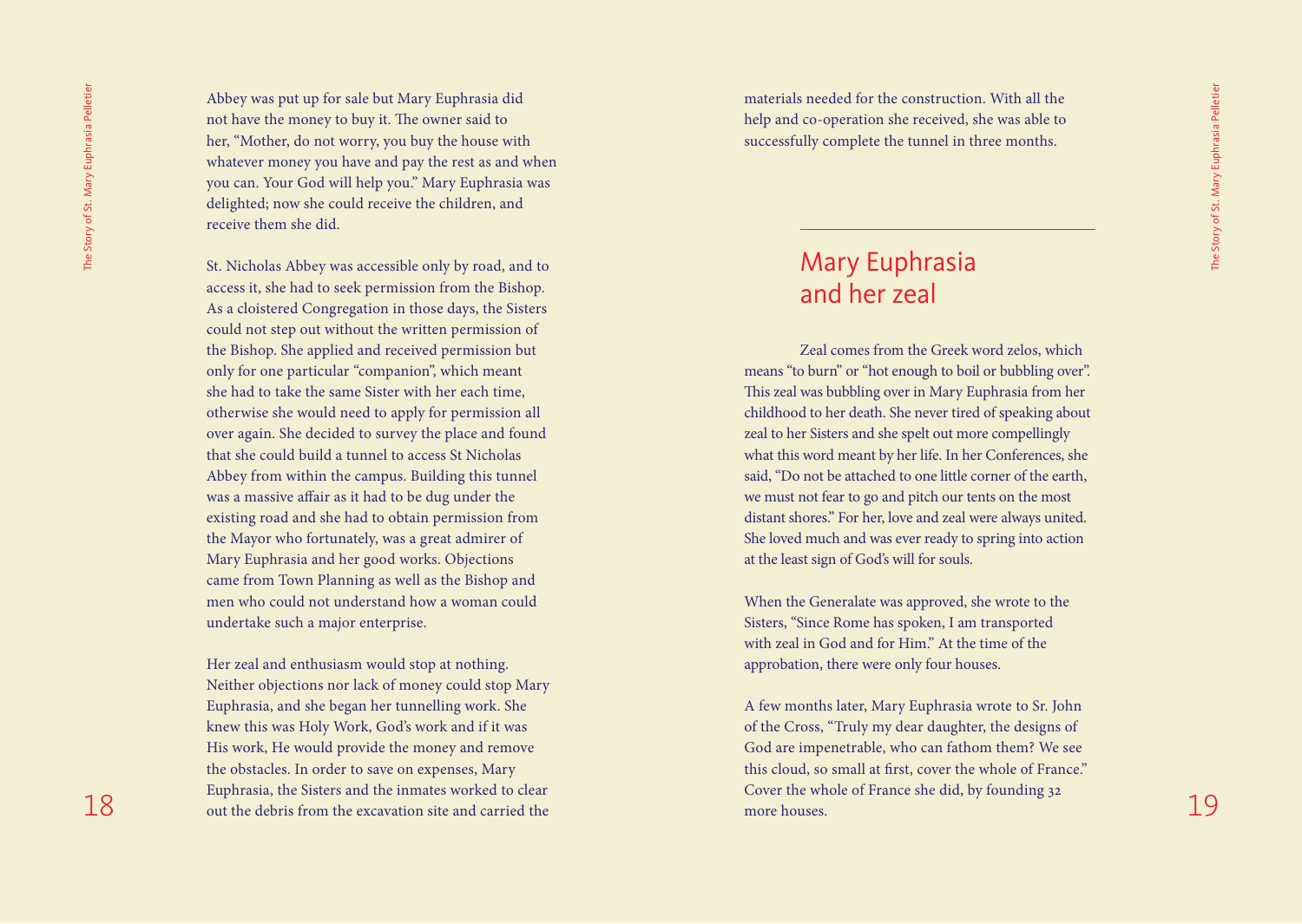# Mary Euphrasia and partnership in mission

Throughout Mary Euphrasia's lifetime of work helping the poor and marginalised, she demonstrated qualities that made her stand out as a woman who was ahead of her time – qualities that are as relevant today as in her time. Among these are:

- *a. Her ability to trust, to be open to new ideas and to accept the contributions of others*  Mary Euphrasia felt deeply the plight of children. How did Mary Euphrasia reach out to them … restore their dignity? She worked with other women who were eager to share in this mission, who had new ways and ideas of going about bringing mercy, compassion and justice.
- Mary Euphrasia and the evok, to actual expressed value of the story is the story of the story of the story of the story of the story of the story of the story of the story of the story of the story of the story of the sto *b. Her "daring audacity", teamwork and networking ability to respond to the signs of the times* Children were sent to prison and lived in the midst of adults, subject to the same regulations as them. Mary Euphrasia, with her Sisters and her close collaborators, were attentive to their times, to the movements of public opinion and to the development of legislation. On August 6, 1850, the French Parliament enacted a law concerning young detainees: those sixteen years or below had the right to receive instruction and education. Mary Euphrasia worked for the right of the child to receive instruction and education based on the legal and administrative

framework, to set up the work. Almost every three weeks, large groups of young girls arrived at her doors, under detention as prisoners. Imagine the tremendous work the Sisters had to do! Despite the shortage of staff, Mary Euphrasia and the Sisters welcomed them with open arms.

### *c. Her projects for economic justice*

From the earliest days, recognising the dignity of labour, the Sisters involved the women in livelihood projects. Mary Euphrasia used the Good Shepherd "network" to bring resources or work to the foundations. The houses exchanged addresses, recipes and participated in a distribution network from Angers. One cannot help but admire the ingenuity and courage of Mary Euphrasia and the first generation of Sisters.

### *d. Her creativity in fundraising*

Mary Euphrasia was very inclusive by nature and constantly conscientising others to be part of the mission of justice.

Allowing herself to be touched by the sociopolitical realities of the time, she responded by founding many more houses for women and children in France and abroad where women were welcomed with love. The approach was focused on working to remove anything that hindered human growth – anything that prevented people from developing spiritually, physically, mentally, economically, creatively and so forth.

Mary Euphrasia's burning desire, her zeal to let others far and wide experience kindness, access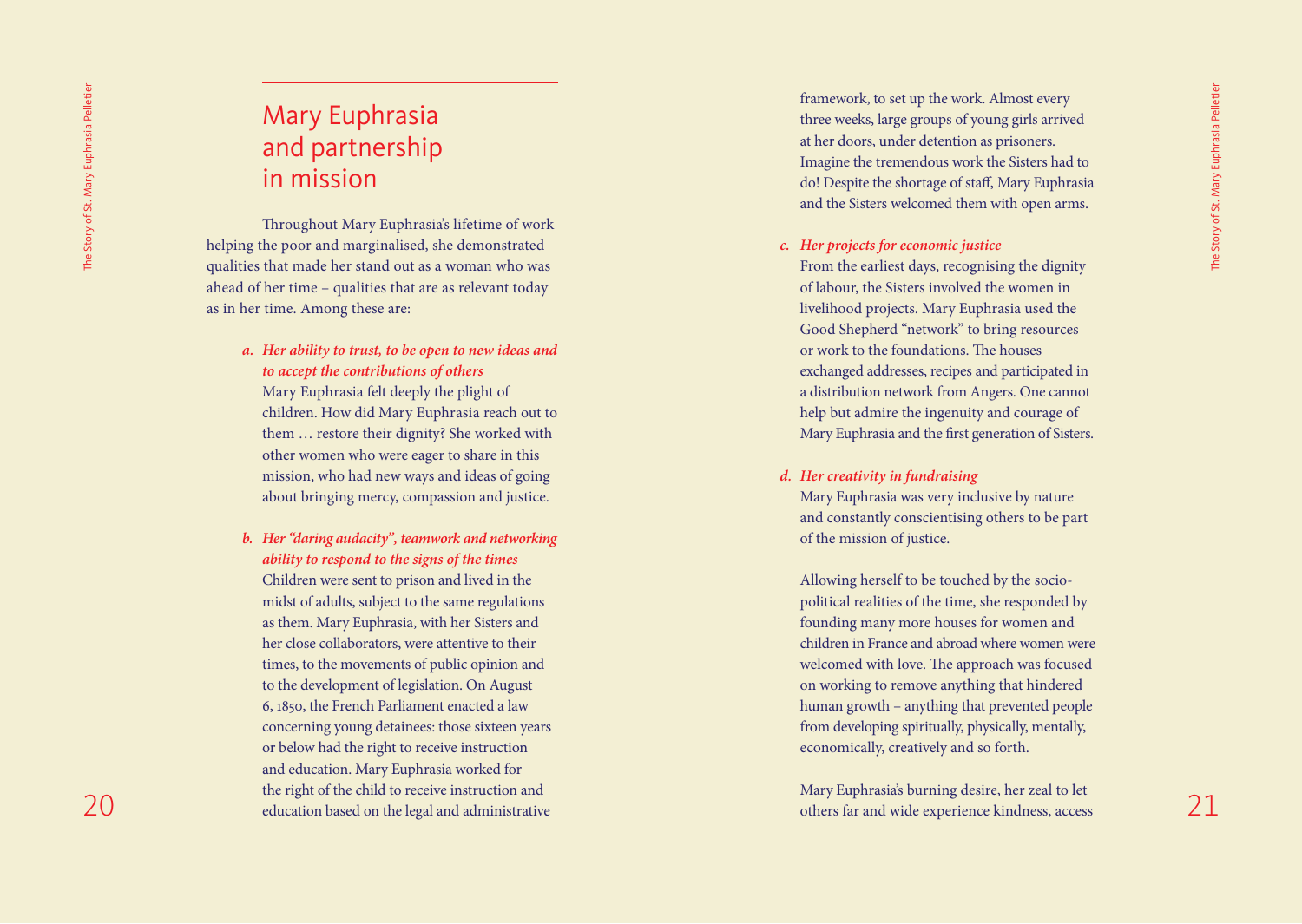food, shelter, and a loving place they could belong to and live with dignity, these are what we term today as basic human rights.

Mary Euphrasia wanted to expand, but had problems financing her many new ventures in favour of the poor. She had creative, sometimes persuasive ways of raising funds. She did not hesitate to ask the haves to help the have-nots, to ask on behalf of the poor; even the convents were not spared. For the foundation of the house in Algiers in 1843, Mary Euphrasia chose to appeal to her various convents. She acknowledged a donation from the convent in London and the already impoverished convent in Avignon.

Mary Euphrasia felt that it was her duty, and that of her Sisters', to improve the living conditions of people who were suffering even if it meant utilising imaginative techniques to achieve their objectives.

### *e. Networking with Government/Corporate Social Responsibility projects*

Taking care of the less fortunate, she knew, was also the responsibility of the Government. She would get from the Government whatever would facilitate her work. The following are two extracts from Letter 1426, pg 268, and Letters Vol. V11 1849 – 1855.

### *"Dear Sir*

*As our Congregation is very large and we have houses of our Institute in almost every part of France, of Europe and in every corner of the*

*world, we are obliged to undertake journeys which can at times mount up to 150 - 200 seats per year … we request you to be so good as to grant us a discount … infinitely grateful to you sir if you would give us this proof of your kindness in favour of our work and apostolate all of which is in the interest of the poor."*

*In a letter to the Bishop of Bavaria, she wrote: "The French Government entrusts to our houses the poor young girls between fourteen years of age and sixteen who would have been condemned to prison because of stealing so as to protect them from shame and dishonour: for the latter, maintenance is always paid to us on their behalf."*

### Her last days

be detecting and the results and the presentation of the probability the story of the story of the story of the story of the story of the story of the story of the story of the story of the story of the story of the story Sorrow and joy alternated almost without interruption in Angers and the new houses. There were difficulties connected with each of the foundations, entailing a great deal of hard work. Throughout these hardships, Mary Euphrasia endured and embraced them, and said "Great crosses bring great graces." Ardent prayer sustained her. "Pray, be silent and hope" became her motto. She loved to repeat: "I belong to every country where there are souls to be saved." Her work of saving them was going on apace, and souls were bought at a great price.

Mary Euphrasia's last years were very lonely. Labour, enterprises, intense activities, physical and moral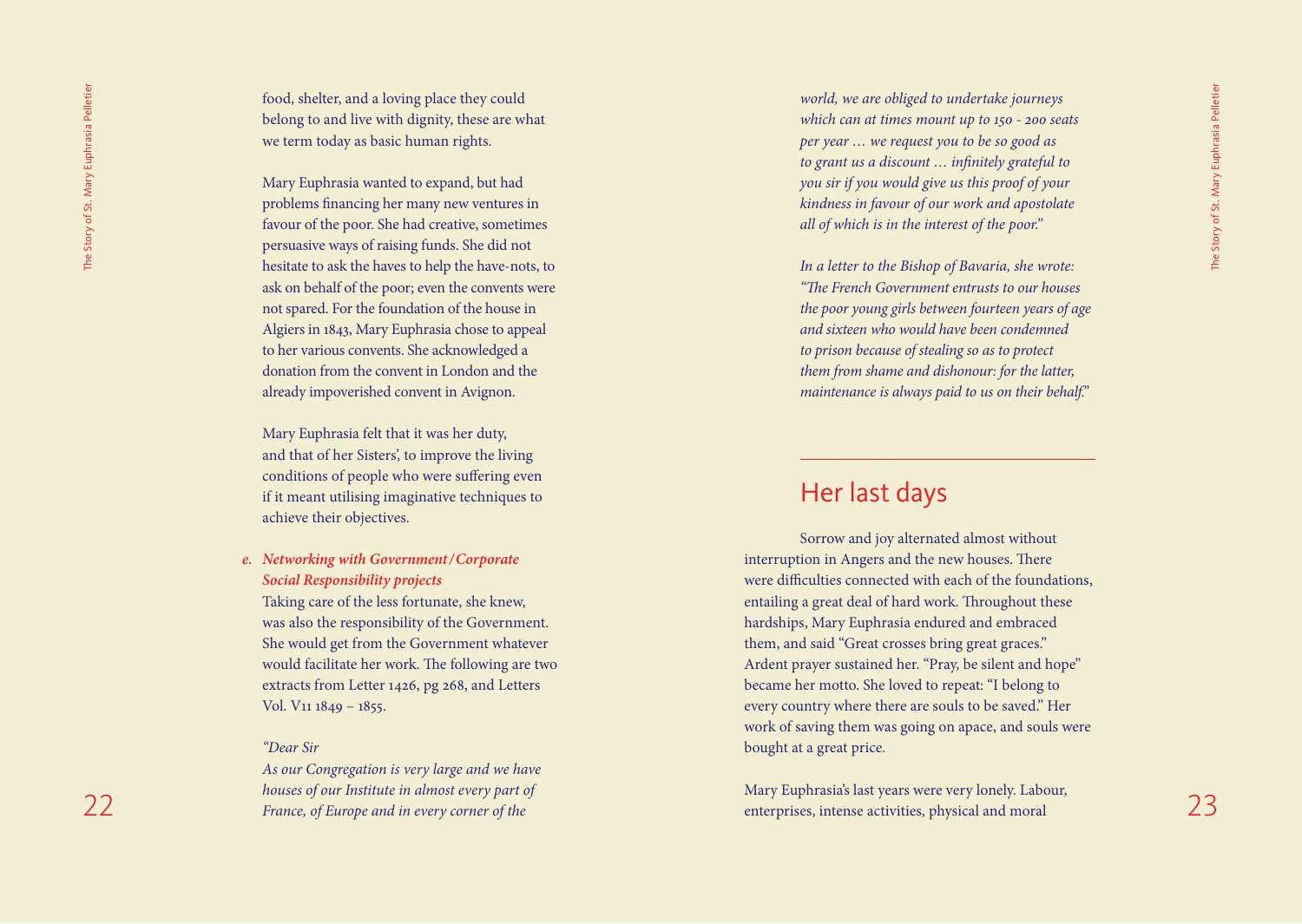sufferings were steadily taking a toll on the Foundress' strength. She was almost seventy-two years of age when she breathed her last on April 24th, 1868, the Friday after Good Shepherd Sunday. "Goodbye my daughters, goodbye dear Institute" were her last words.

aftering wave factor) which gives by the formulations of the formulations of the story of the story of the story of the story of the story of the story of the story of the story of the story of the story of the story of t Mary Euphrasia founded, in her lifetime, 110 houses on every continent. Today, the Mission Partners of the Good Shepherd (Sisters and Lay) are present in more than 70 countries, embracing the world with their zeal for the salvation of all people. A year after the death of Mary Euphrasia, the Ceylon (Sri Lanka) mission was founded. From Ceylon, the Good Shepherd Sisters came to Singapore in 1939 and reached Malaysia in 1956.

It is not easy to sum up the life of Mary Euphrasia. Perhaps it is best understood in terms of her own wish for her Sisters: "You will effect no good, my dear Sisters … until you become animated with the thoughts, sentiments and affections of the Good Shepherd" and "Live His way of life."

# Conclusion

Today, we face many challenges including helping women and children, especially those who are trafficked, forced to migrate and oppressed by abject poverty. What do you think Mary Euphrasia has to say to us?

# *"I leave the Institute in your hands, you will sustain it . "*

This publication is a compilation of materials extracted from several sources. We acknowledge and thank the following:

- *• Brief Sketch of the Life of Mary Euphrasia* Complied by Sr. Noreen O'Shea Good Shepherd Sisters Cork Road, Waterford, Ireland.
- *• Ode to Gratitude* Early Benefactors and Collaborators Congregation of the Good Shepherd Cincinnati Province, Ohio
- *•* Research materials by Sr. Odile Laugier rgs  *www.buonpastoreint.org/gsp-en.*
- *• Material from the Good Shepherd Heritage Sessions (2009)* by Sr. Deanna Pereira Province of Central East India/Nepal
- *• "Justice In Mission" Workshop Presentation (2013)* by Sr. Helena Vytialingam Province of Singapore-Malaysia